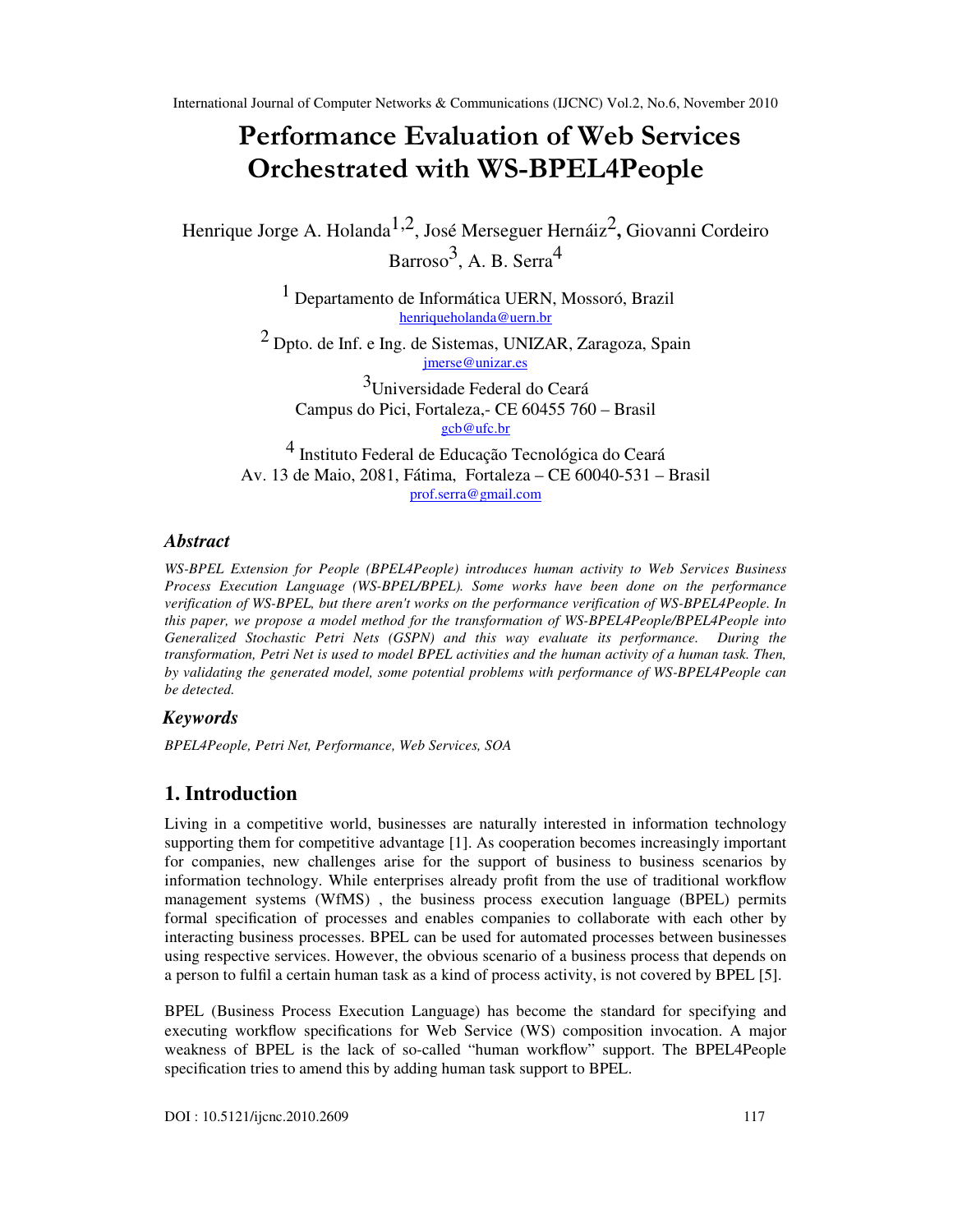A weakness of BPEL is the lack of "human workflow" support. In long-running business processes, tasks that require human involvement exist widely. A process may wait for input from human participants or WS, and the input must be collected within a certain number of hours. When a timeout occurs, a user must be notified to decide how the process proceeds. As quoted from the whitepaper of BPEL4People [3]: "Human user interactions are currently not covered by WS-BPEL, which is primarily designed to support automated business processes based on WS. In practice, however, many business process scenarios require user interaction." The introduction of human interaction also leads to other interesting concepts such as roles and permissions, which makes the design and verification of human workflows even harder. Because of the importance, there were several attempts that try to add human support into BPEL [4].

To support and standardize human activities in BPEL, BPEL4People is proposed by IBM-SAP, which describes features for supporting People Activities within existing BPEL standards, and introduces the principle of manual tasks executed by human participants. Some newly aroused problems such as task authorization and escalation are also described in BPEL4People specification. Strictly speaking, BPEL4People includes two specifications: WS-BPEL Extension for People and WS-HumanTask. The former extends BPEL language with "people activity" and makes it as a normal Web service invocation. The latter defines concepts such as human roles, tasks, and permissions used within people activities. The reason for the separation is mainly commercial: it allows vendors to create separate products and users to choose from different products. Since both of them must be used together to compose a human workflow, we refer to them as a whole in this paper.

As BPEL4People being used, formal models (as GSPN) of BPEL4People have been proposed [7], that not only help people to better understand the specification, but also provide insight to the subtle but important issues of BPEL4People. Furthermore, based on the formal model, formal analysis such as performance-model-checking can be done to discover potential problems in BPEL4People source codes. GSPN is a natural extension of the classical Petri Net.There are several reasons for selecting GSPN as the language for modeling work distribution in the context of BPEL4People. First of all, GSPN have formal semantics and allow for different types of analysis, e.g., state-space analysis and invariants [2]. Second, GSPN are executable and allow for rapid prototyping, gaming, and simulation. Third, GSPN are graphical and their notation is similar to existing workflow languages. Finally, the GSPN language is supported by GREATSPN Tool [8] a graphical environment to model, enact and analyze GSPN.

In this paper, we are motivated by issues related to the definition of a model method for the transformation of BPEL4People into GSPN and this way evaluate its performance.

The remainder of this paper is structured as follows. A backgroud from the technology used in the construction of our model method for the transformation of BPEL4People into GSPN is presented in Section 2. Section 3 provides the details of transformation WS-BPEL4People into GSPN. In section 4, we discuss one example of transformation of WS-BPEL4People into GSPN. Section 5 talks about related works. Section 6 gives a conclusion of this paper.

## **2. Background: SOA, SPE, PETRI NETS (PN), BPEL and BPEL4People**

In this section will be made a retrospectively of technologies used in the construction of our model method for the transformation of BPEL4People into GSPN .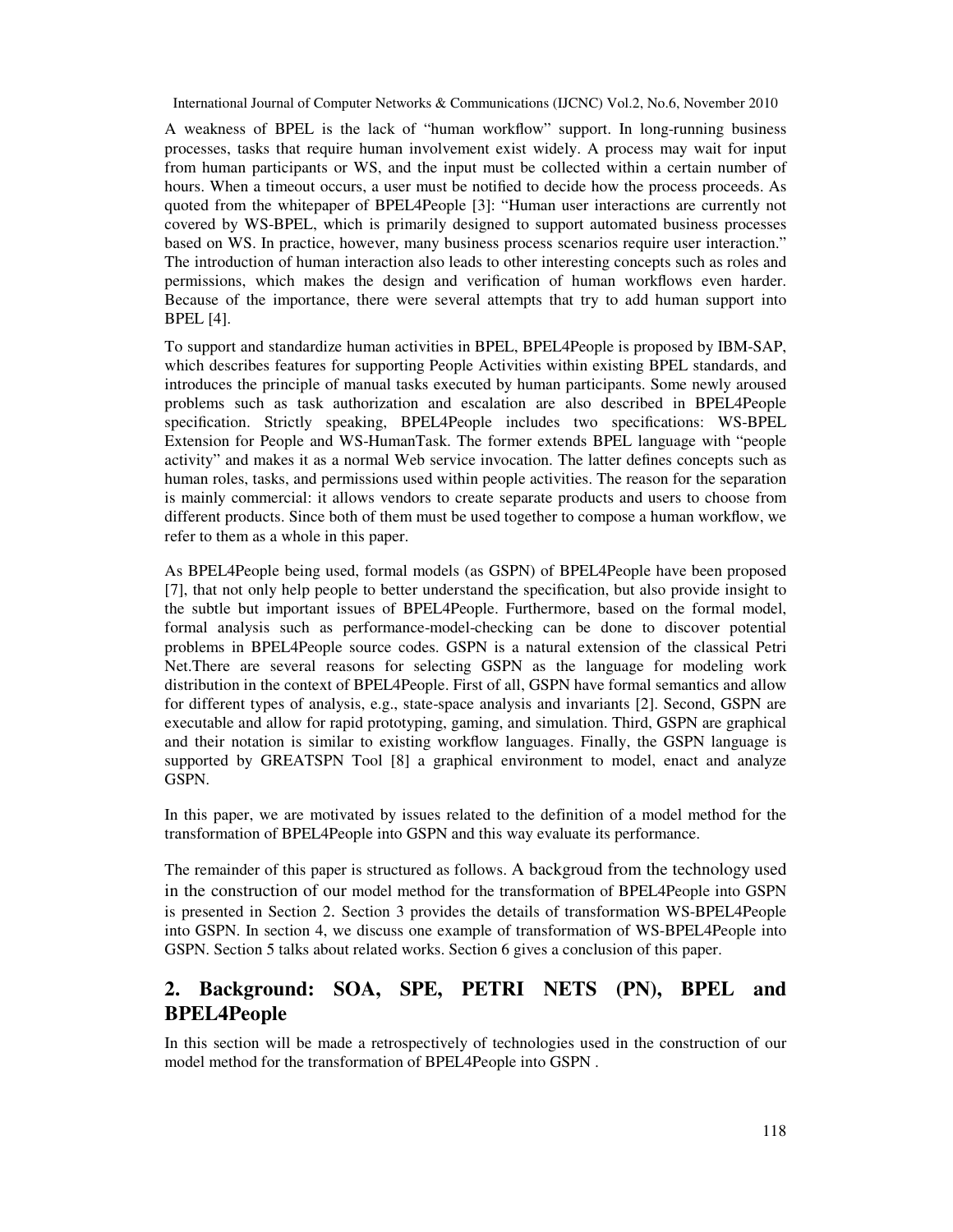## **2.1. SOA**

Service-Oriented Architecture (SOA) is an architecture for building distributed software systems on the basis of autonomous, interoperable, discoverable and reusable software entities called services [11]. Services incapsulate business functionalities of involved parties and in that way make the Business Process Management (BPM) to a natural application of the Service-Oriented Architecture.

The SOA Architecture expresses a concept where applications or routines are available as services in a computer network (Internet or Intranet) and they communicate through open standards [12]. Most implementations of SOA are used for Web Services. A SOA can be used in any standard based on web technology.

The basis of the standard Web Services relevant to the SOA include:

- **XML** (*eXtensible Markup Language*) is a markup language to describe data in loads of messages in a document format;
- **SOAP** (*Simple Object Access Protocol*) is an XML-based protocol used for exchanging information in a distributed environment;
- • **WSDL (***Web Services Description Language***)**  is an XML document that describes a set of SOAP messages and how these messages are exchanged. As the WSDL is XML, it is readable and editable, but in most cases, it is generated and consumed by software; and
- • **UDDI (***Universal Description, Discovery, and Integration)*  is a way to locate a Web Service in a register, like a catalog of yellow pages, so that a program in search of a particular service can easily find and understand what the service does.

According to [13] the SOA can be well represented from the following model involving three main parts: the Service Providers, the Service Consumer and the Registry. This model is also called "find-bind-execute paradigm" as best shown in Figure 1.



Figure 1. The SOA Architecture [13]

In this work we utilise the "find-bind-execute paradigm" for SOA implementation, i.e., SOA is implemented as Web Services.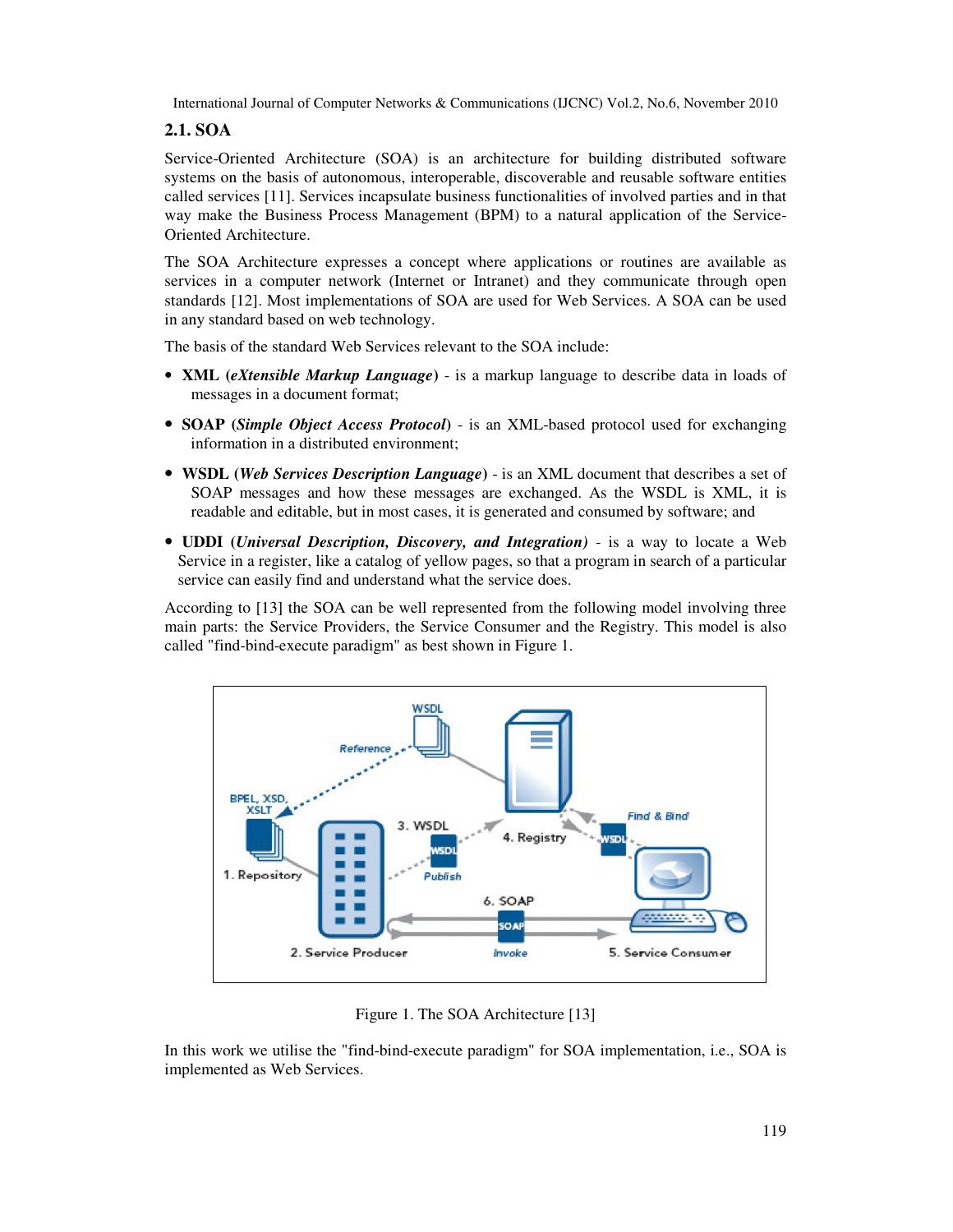## **2.2. SPE**

Software Performance Engineering (SPE) has been defined as a method for constructing software systems to meet performance objectives. Smith's book, "Performance Solutions" [14], is an excellent bibliography to understand the methodologies of SPE. It states: "The process begins early in the software life cycle and uses quantitative methods to identify satisfactory designs and to eliminate those that are likely to have unacceptable performance, before developers invest significant time in implementation. SPE continues through the detailed design, coding and testing stages to predict and manage performance of the evolving software and to monitor and report actual performance against specifications and predictions. SPE methods cover performance data collection, quantitative analysis techniques, prediction strategies, management of uncertainties, data presentation and tracking, model verification and validation, critical success factors, and performance design principles" [14].

By the prospect of being able to evaluate the performance of *BPEL4People processes*, before it is implemented, we use the principles of SPE in our work.

## **2.3. PETRI NETS (PN)**

A Petri Net is a mathematical formalism represented graphically by a bipartite graph containing *places* (drawn as circles) and *transitions* (drawn as rectangles). Places hold *tokens* and represent predicates about the world state. Transitions are the active component. When all of the places pointing into a transition contain an adequate number of tokens, the transition is *enabled* and may *fire*, removing tokens from its input places and depositing a new set of tokens in its output places. The most relevant features of Petri Nets for our purposes is their ability to model events and states in a distributed system and capture sequentiality, concurrency and event-based asynchronous control [17].

Extensions to the basic Petri Net formalism that include typed arcs, hierarchical control, timed transitions, parameterization, typed (individual) tokens and stochasticity are called SPN (Stochastic Petri nets).

Stochastic Petri nets are a mathematical formalism that allows graphical representation, and has powerful methods of formal analysis and performance (using its extensions timer) of a system. The "places" and "transitions" of Petri Nets are used to shape vision points of logic systems. The idea of involving random variables of delay exponentially distributed to transitions has been explored for the first time by Natkin [17] and Molloy [15], allowing the emergence of Stochastic Petri Nets (SPN´s) and its extensions. SPN´s have the property of being similar to Markov Chains of Continuous Time, allowing the same analysis stationary and transient known that can be applied to those nets. The extension Generalized Stochastic Petri Nets (GSPN), originally proposed by Marsan [16], is one of the most popular extensions.

A GSPN is defined by an 8-upla GSPN =  $(P, T, I, O, H, \Pi, W, M0)$  [16]. The set of places P is the availability of resources (marks on the net) system, states and local variables of the system. The set of transitions T is the set of actions that can cause change of state. This collection is divided in the subset of timed transitions and the subset of transitions that describe immediate instant actions, with higher priority, the immediate transitions. The function "W" combines a non-negative real number that indicates the rate of exponential distribution to each timed transition. The function "Π" defines the level of priority of each timed immediate transition (the priority of a immediate transition is zero). We have "I" and "O" functions such as mapping of places to transitions and transitions to places, respectively, while the function "H" represents the inhibitors arcs. The marking M0 is the initial state of the system. The GSPN´s have been widely used for modeling various types of systems, from manufacturing systems to wireless networks.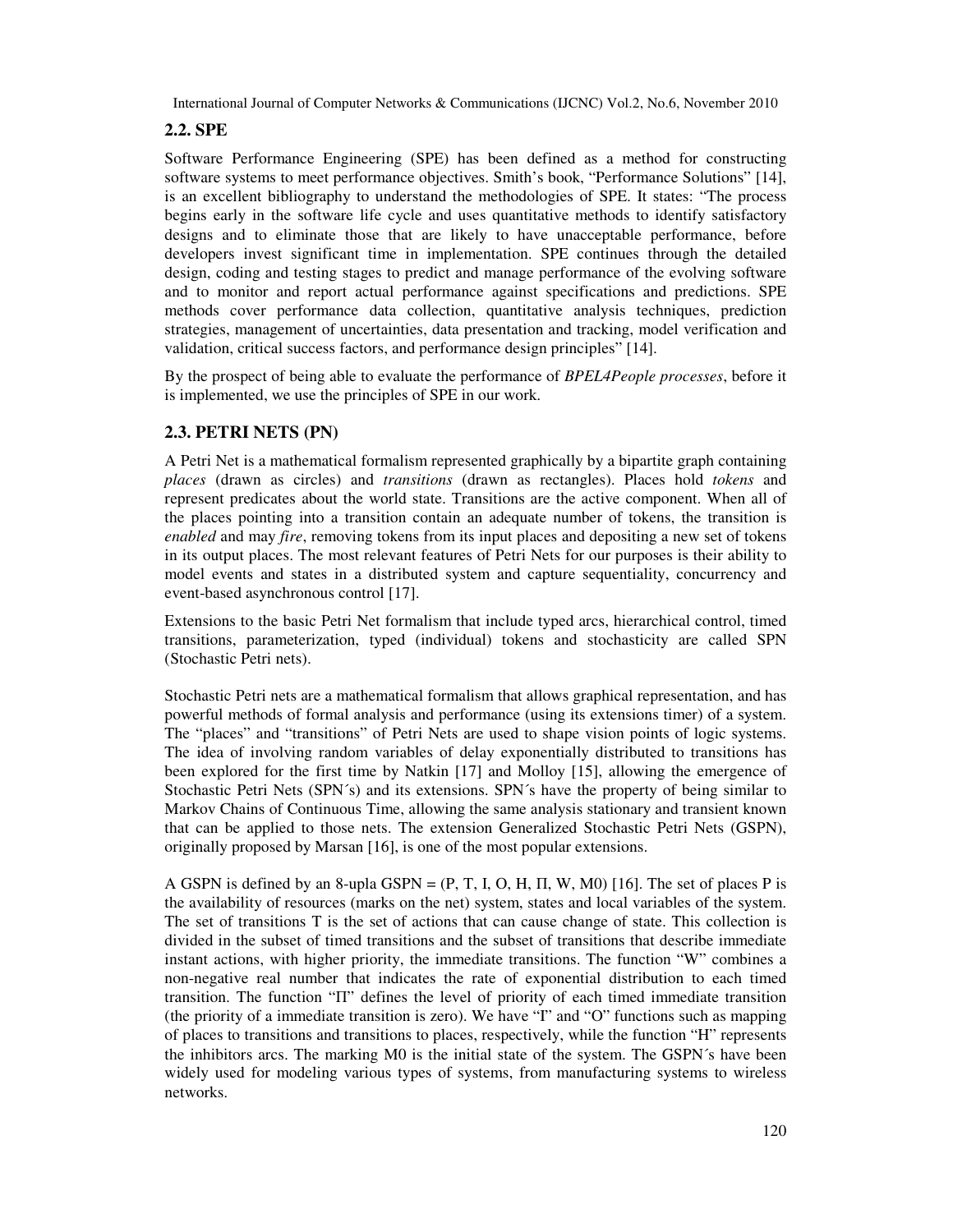For this article, the crucial fact about the utilization of GSPN in representation is that it is active with a well defined durative transition semantics for service descriptions.

## **2.4. BPEL and BPEL4People**

Business process management is designed to make business activity coordination easier and more cost effective [6]. WS-BPEL and BPEL4People extension together coordinate the WS and human activities within business process. With the development of globalisation organisations become more dynamic and the underlying business process are frequently optimising in today's business world. Adapting business processes to market changes and automating business services on demand are main necessities to facilitate business collaboration among existing and potential partners.

In business process oriented environment, a unified process specification language is significantly crucial in term of collaboration. WS-BPEL is one such language that provides the syntax and notations for specifying business processes behaviour based on WS. Besides automatic WS, most business processes still require human interactions. BPEL4People addresses this important aspect to provide human actor support.

### **2.4.1. BPEL**

WS have become widely accepted as the defacto standard for distributed business applications [4]. They bring maximum interoperability, use an open and flexible architecture, and the implementation and complexity of a WS can be hidden towards a service requestor. Layered on top of these services, BPEL, the de–facto standard for orchestration, formally describes processes.

Web service composition refers to the creation of new (Web) services by combination of functionality provided by existing ones. This paradigm has gained significant attention in the WS community and is seen as a pillar for building service-oriented applications. A number of domain-specific languages for service composition have been proposed with consensus being formed around a process-oriented language known as WS-BPEL (or BPEL). The kernel of BPEL consists of simple communication primitives that may be combined using control-flow constructs expressing sequence, branching, parallelism, synchronisation, etc. As a result, BPEL process definitions lend themselves to static flow-based analysis techniques.

The business process execution language (BPEL) is an XML subset for specifying and executing business processes. As interactions are realised with WS for maximum interoperability between various heterogeneous systems, BPEL permits orchestration of WS.

#### **2.4.2. BPEL4People**

WS-BPEL focuses on business processes that orchestrate Web service interactions. However, in general, business processes are comprised of a broad spectrum of activities that most often require the participation of people to perform tasks, review or approve steps and enter data for example, a credit approval scenario that may require approval on certain transaction limits or activity levels. These human interactions are now addressed in the new specifications [5].

 Human user interactions are currently not covered by the Web Services Business Processes Execution Language (WS-BPEL), which is primarily designed to support automated business processes based on WS. In practice, however, many business process scenarios require user interaction.

So far we've seen that user interaction in business processes can get quite complex. Although BPEL specification 1.1 (and the upcoming BPEL 2.0) doesn't specifically cover user interactions, BPEL is appropriate for human workflows. Workflow services that leverage the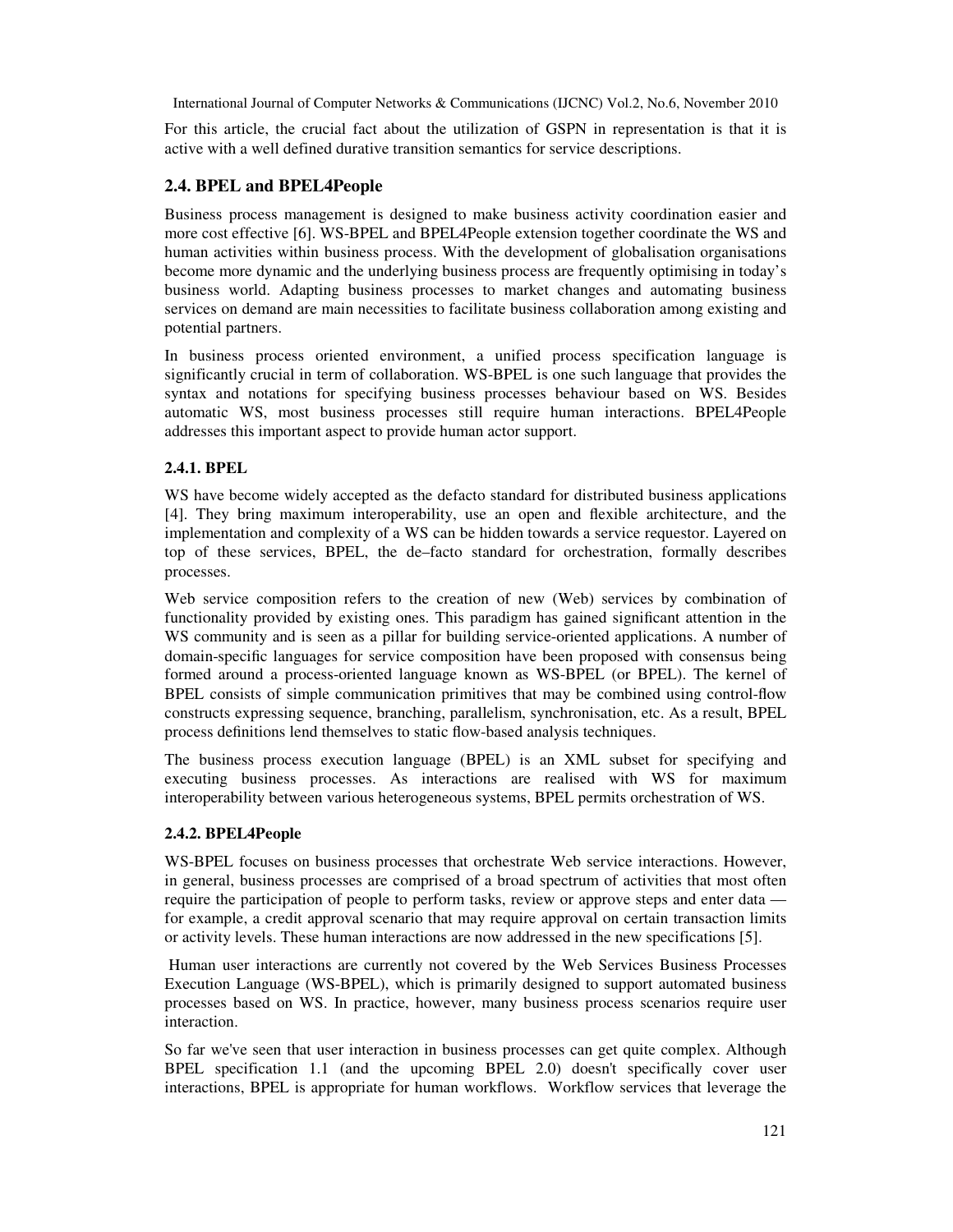rich BPEL support for asynchronous services are created today. In this fashion, people and manual tasks become just another asynchronous service from the perspective of the orchestrating process and the BPEL processes stay 100% standard.

We now see the next generation of workflow specifications emerging around BPEL with the objective of standardizing the explicit inclusion of human tasks in BPEL processes. This proposal is called BPEL4People and was originally put forth by IBM and SAP in July 2005. Other companies, such as Oracle, have also indicated that they intend to participate in and support this effort.

The most important extensions introduced in BPEL4People are people activities and people links. People activity is a new BPEL activity used to define user interactions; in other words, tasks that a user has to perform. For each people activity, the BPEL server must create work items and distribute them to users eligible to execute them. People activities can have input and output variables and can specify deadlines.

To specify the implementation of people activities, BPEL4People introduced tasks. Tasks specify actions that users must perform. Tasks can have descriptions, priorities, deadlines, and other properties. To represent tasks to users, we need a client application that provides a user interface and interacts with tasks: it can query available tasks, claim and revoke them, and complete or fail them.

To associate people activities and the related tasks with users or groups of users, BPEL4People introduced people links. People links are somewhat similar to partner links; they associate users with one or more people activities. People links are usually associated with generic human roles, such as process initiator, process stakeholders, owners, and administrators [5].

BPEL4People extends the capabilities of WS-BPEL to support a broad range of human interaction patterns, allowing for expanded modeling of business processes within the WS-BPEL language.

BPEL4People is comprised of two specifications including:

● WS-BPEL Extension for People which layers features on top of WS-BPEL to describe human tasks as activities that may be incorporated as first-class components in WS-BPEL process definitions.

● Web Services Human Task introduces the definition of stand-alone human tasks, including the properties, behavior and operations used to manipulate them. Capabilities provided by Web Services Human Task may be utilized by Web services-based applications beyond WS-BPEL processes.

In the next sections we utilise this technologies to define our model method for the transformation of BPEL4People into GSPN, that is the objective of this work.

## **3. Transformation from WS-BPEL4People into GSPN**

In this section, we introduce the transformation from BPEL4People into GSPN. Since a WS-BPEL4People includes both BPEL activities and new elements about human task, our work has two parts: transformation for BPEL activities and transformation for the authorization of human task.

#### **3.1 Transformation of BPEL Activities into GSPN**

BPEL has structural activities and basic activities. Structural activities and links are used to construct the control flows in business processes. Petri Net is proven to be appropriate to model workflow or business process, especially to model their control flows [1] .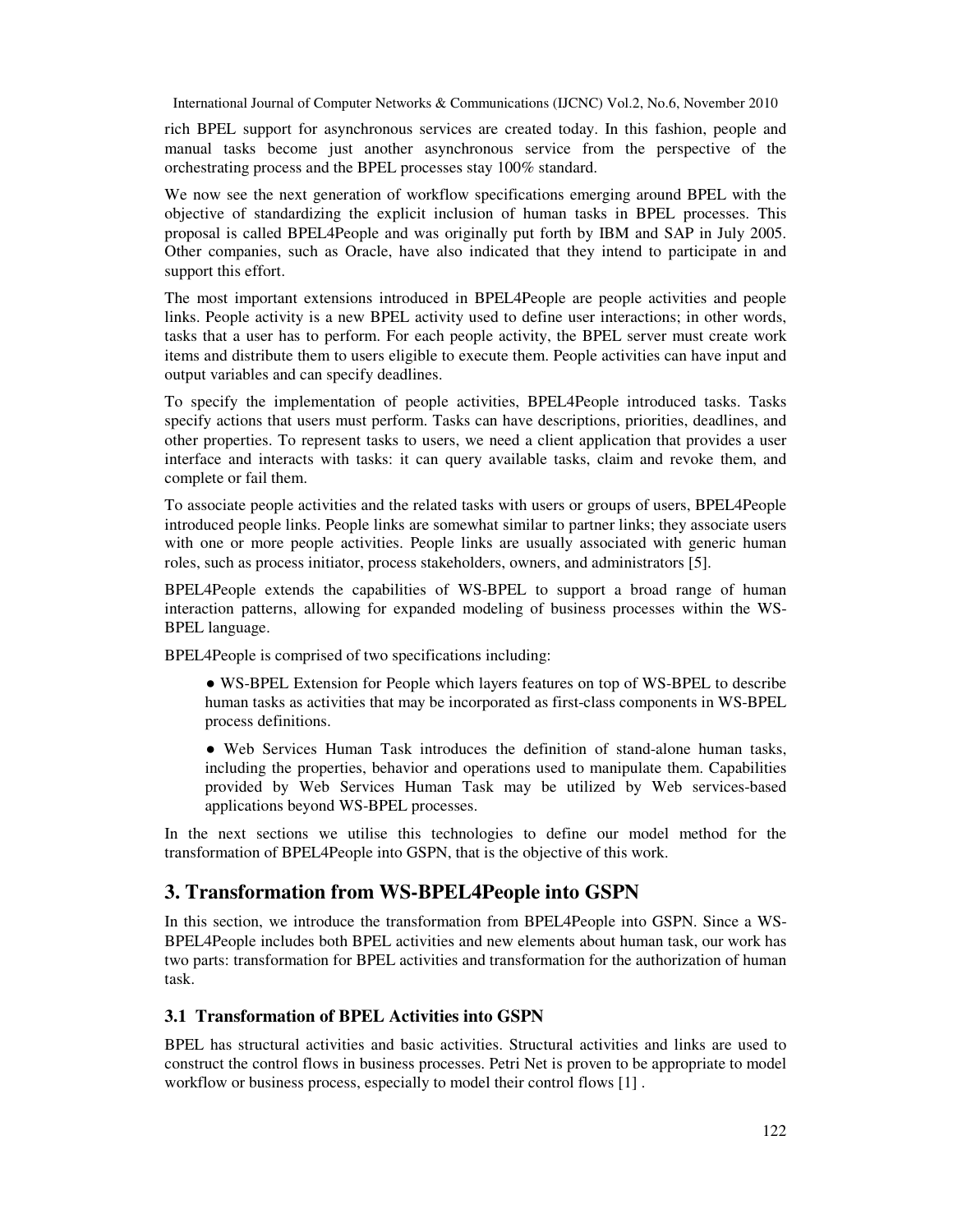#### **3.1.1 Representation of Basic Activities into GSPN**

The Basic Activities are those that describe the steps of an elementary activity. BPEL defines the following Basic Activities: <Process>, <Invoke>, <Receive>, <Reply>, <Wait>, <Empty> and so on. The representation of the Basic Activities into GSPN is shown in Figure 2.



Figure 2. Representation of Basic Activities

#### **3.1.2 Representation of Structure Ativities**

The Structured Activities prescribe the order in which a set of Basic Activities is executed. To enable the representation of complex structures, BPEL defines the following Structured Activities: <Sequence>, <Switch>, <While>, <Pick>, <Flow> and <Control Link>. Here we present their representation into GSPN.

● **Sequece Structure**: this structure contains one or more activities that are carrie out consecutivety. Its representation is show in Figure 3.



Figure 3. Logic of Representation of Sequence Structure

● **Switch Structure***:* this structure supports conditional choices. Where only one of the transitions ("t1" to "tn") are fired when the arrival of a token on "p1". Its representation is shown in Figure 4.



Figure 4. Logic of Representation of Switch Structure

● **While Structure***:* this structure allows one or a series of activities executives: none, one or more times. Figure 5 shows the representation of this structure. The transitions "t2" to "tn" can fire in a repetitive way, until the transition "t1" fires and shut down the cycle of repetitions.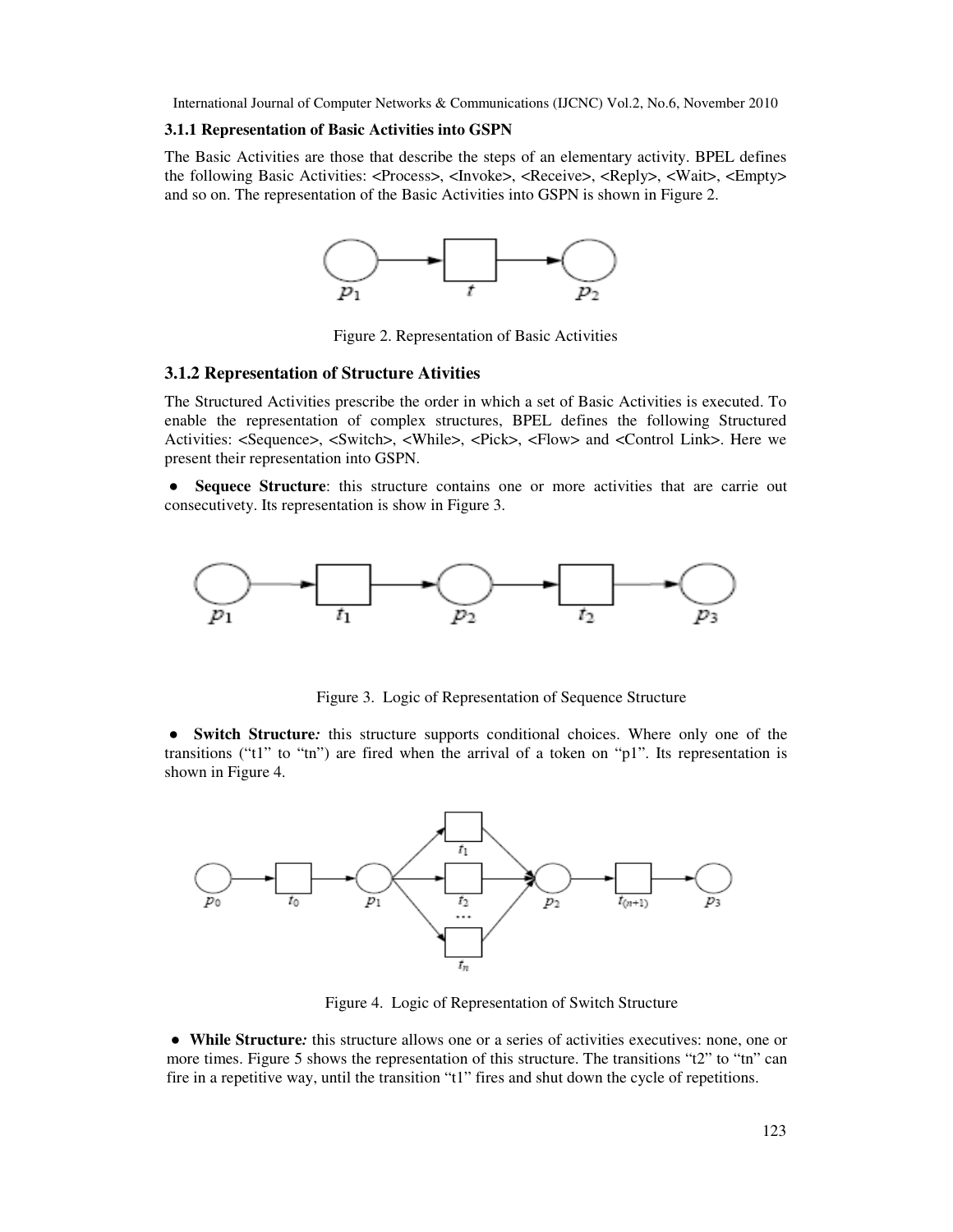

Figure 5. Logic of Representation of While Structure

● **Pick Structure:** the *pick* construct awaits the occurrence of one of a set of events and then performs the activity associated with the event that occurred. The representation of the *pick*  structure is the same as the representation of the *switch* structure shown in Figure 4.

● *Flow Structure***:** the BPEL flow lets specify one or more activities to be carried out simultaneously. This fact leads to the definition of Flow Structure which is shown in Figure 6. In this representation the weight of the arc output of the transition "t0" is "n", then the transitions "t1" to "tn" can fire simultaneously.



Figure 6. Logic of Representation of Flow Structure

●**Control Link Translation***: more generally, the Flow activities allows the dependence of synchronization between the activities that directly or indirectly are nested within it. The Control Link structure is used to express these dependencies of synchronization. The sequence of representation of this structure is shown in Figure 7. This representation shows that there is a synchronism between the transitions "t2" and "tn". The transition tn will fire after "t2" finishes its processing to be put a token in the place "p5" and therefore make the transition tn enabled.*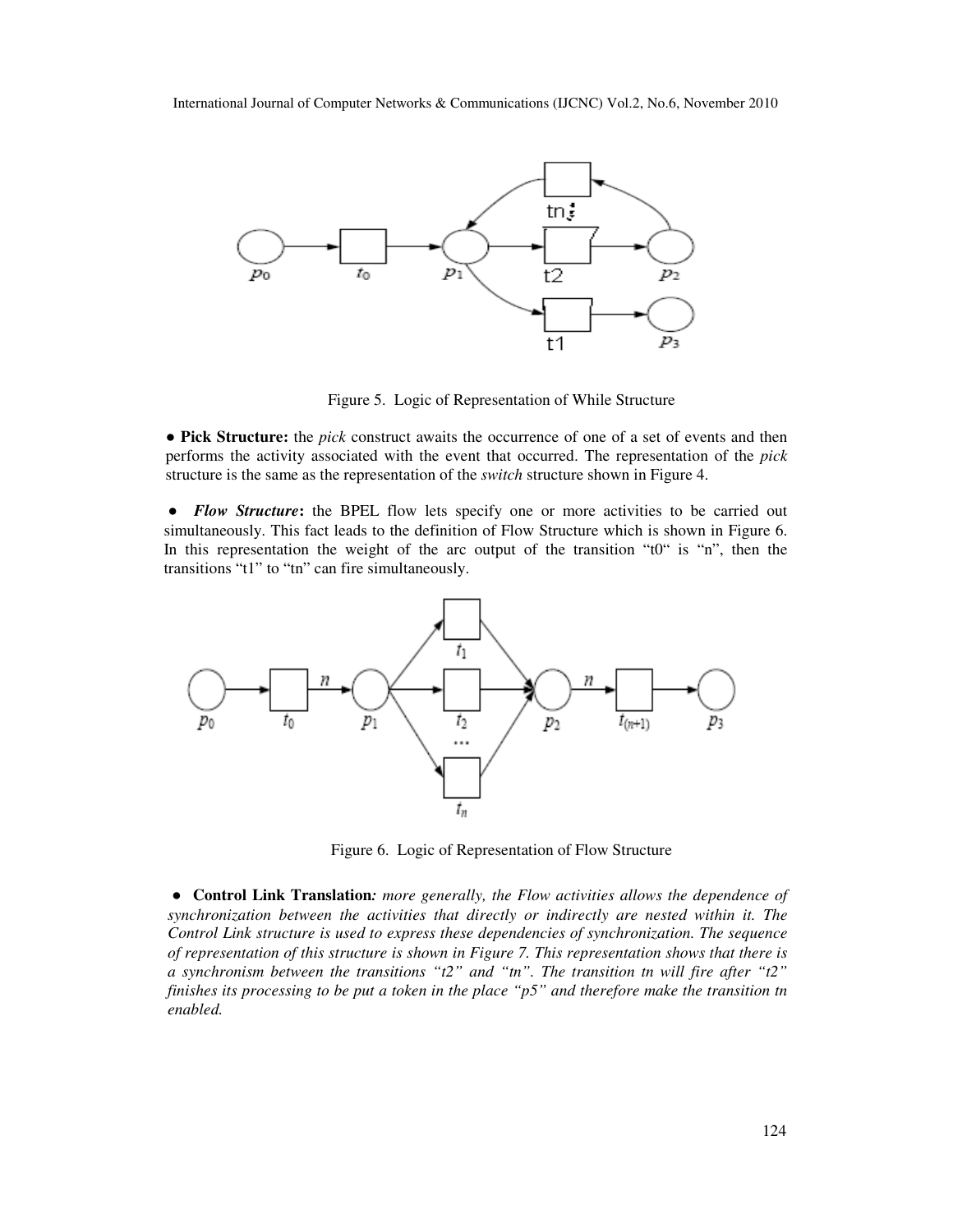

Figure 7. Logic of Representation of Control Link Translation

#### **3.1.3 Attribution Time to GSPN**

In the transformation of BPEL codes into GSPN, the firing of transitions is immediate, except in the transitions that represent the Basic Activity <Invoke> that recive as Delay Time, the values of PDF of the response time of each of these Service Providers (SP), where services is executed [1].

To model the estocastic behavior of response time of Service Providers (SP´s), we will make use of PDF.

As entries of the PDF, will be used the Average and Standard Deviation of the response time of Service Providers, while as the output is expected the value of Delay Time of the transition  $(\lambda)$ .

These response times of  $SP's$  provide a sample with unknown distribution with Average  $(\mu)$  and Standard Deviation  $(\sigma)$ .

The Average  $(\mu)$  is calculated as the arithmetic average of the response time of Service Providers and the Standard Deviation  $(\sigma)$  is calculated as shown in Figure 8.

Depending on the value of Coefficient of Variation (CV), these response time are approximate to one of the distributions: Erlang, Hiperexponential or Hipoexponential. This makes it possible to represent the probability issue involved in approximation of these response times of Service Providers for a Delay Time  $(\lambda)$  of the transition that it model.

If the Coefficient of Variation (CV) is greater than  $1$  (CV $> 1$ ) and it the same is an integer value, the sample must be empirical approximate with Erlang Distribution. In this case the Delay Time  $(\lambda)$  of the transition that shapes this Service Providers will be calculated as shown in Figure 8.

If CV> 1 (CV is not a integer number), the distribution should be approximated with Hiperexponecial Distribution and the Delay Time  $(\lambda)$  of the transition that shapes this Service Providers will be calculated as shown in Figure 8.

And if CV< 1, the distribution should be approximated with Hipoexponential Distribution and the Delay Time  $(\lambda)$  of the transition that shapes this Service Providers will be calculated as shown in Figure 8.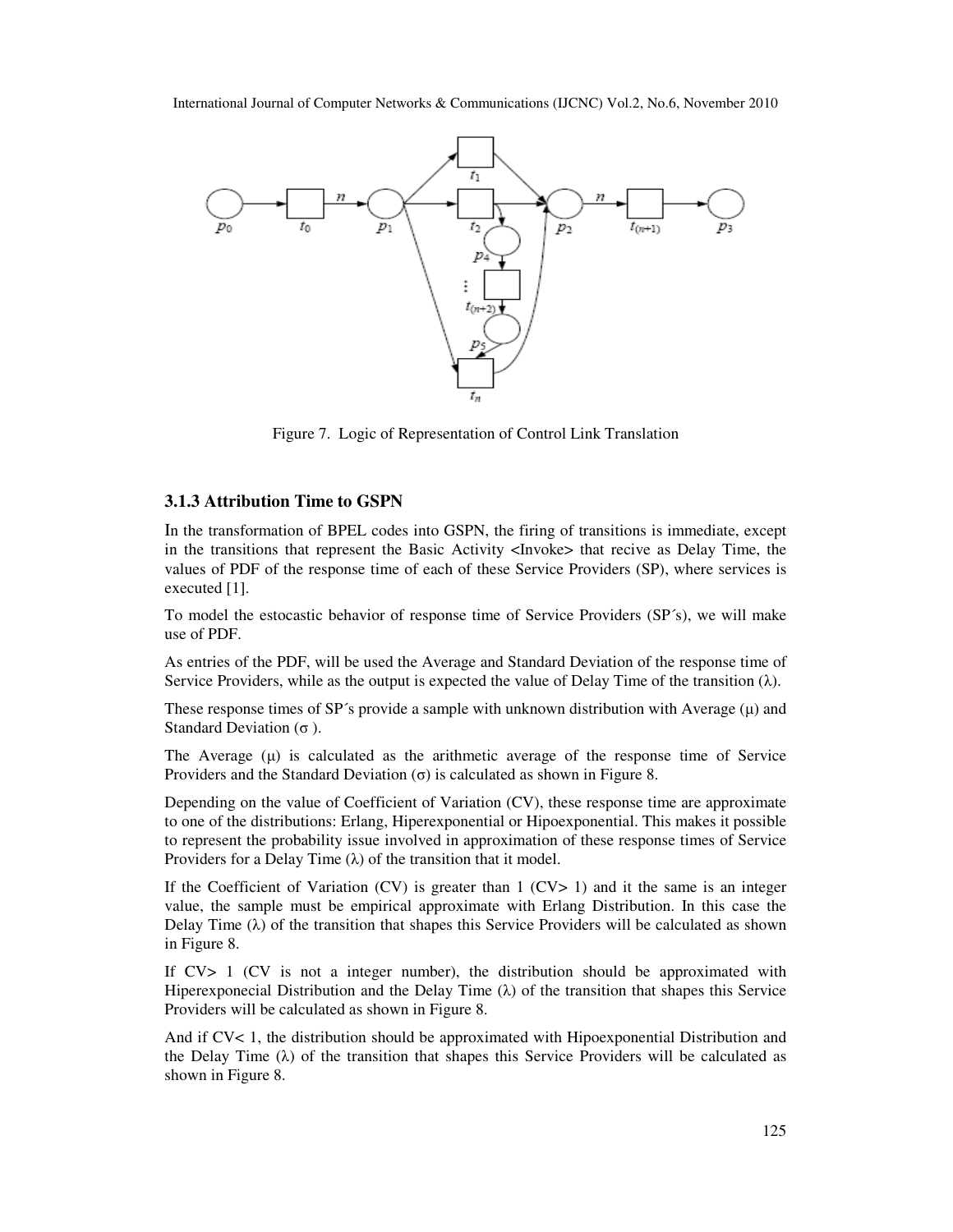

Figure 8. Calculation of the σ, cv and  $λ$ **3.2 Transformation for the Authorization of Human Task**

 As a complement of BPEL, BPEL4People introduces new concepts to support human task. *People links* are used to bind a group of people to a business process similar to the manner that partner links are used to bind Web services to processes. When the business process engine encounters a *people activity*, it may suspend the business process until a person of the group completes the associated task. The details of a people activity, i.e. who can execute this activity, are defined in the specification of WS-HumanTask.

 To define a complete human business process, both specification must be used, where BPEL4People can be seen as a bridge between BPEL and WS-HumanTask. Terms "human task" and "people activity" are synonyms used by these two specifications, while we will use "human task" uniformly in the paper. WS-HumanTask introduces also the idea of logical people groups. Each group includes a set of people, and each human task can only be executed by some specified groups. This can be viewed as a simple RBAC (Role Based Access Control) model, where logical people group is the synonym of "role". In the following, we will use the shorter term "role" instead of "logical people group".

<b4p:peopleActivity <htd:task name="votingTask"> <htd:interface operation="vote"portType="el:votingPT"/> <htd:peopleAssignments> <htd:potentialOwners> <htd:user> NmUser1 </htd:user> <htd:user> NmUser2 </htd:user> </htd:potentialOwners> <htd:excludedOwners> <htd:user> NmUser3 </htd:user> </htd:excludedOwners> </htd:peopleAssignments> </htd:task> </b4p:peopleActivity>

Figure 9. An Example of People Activity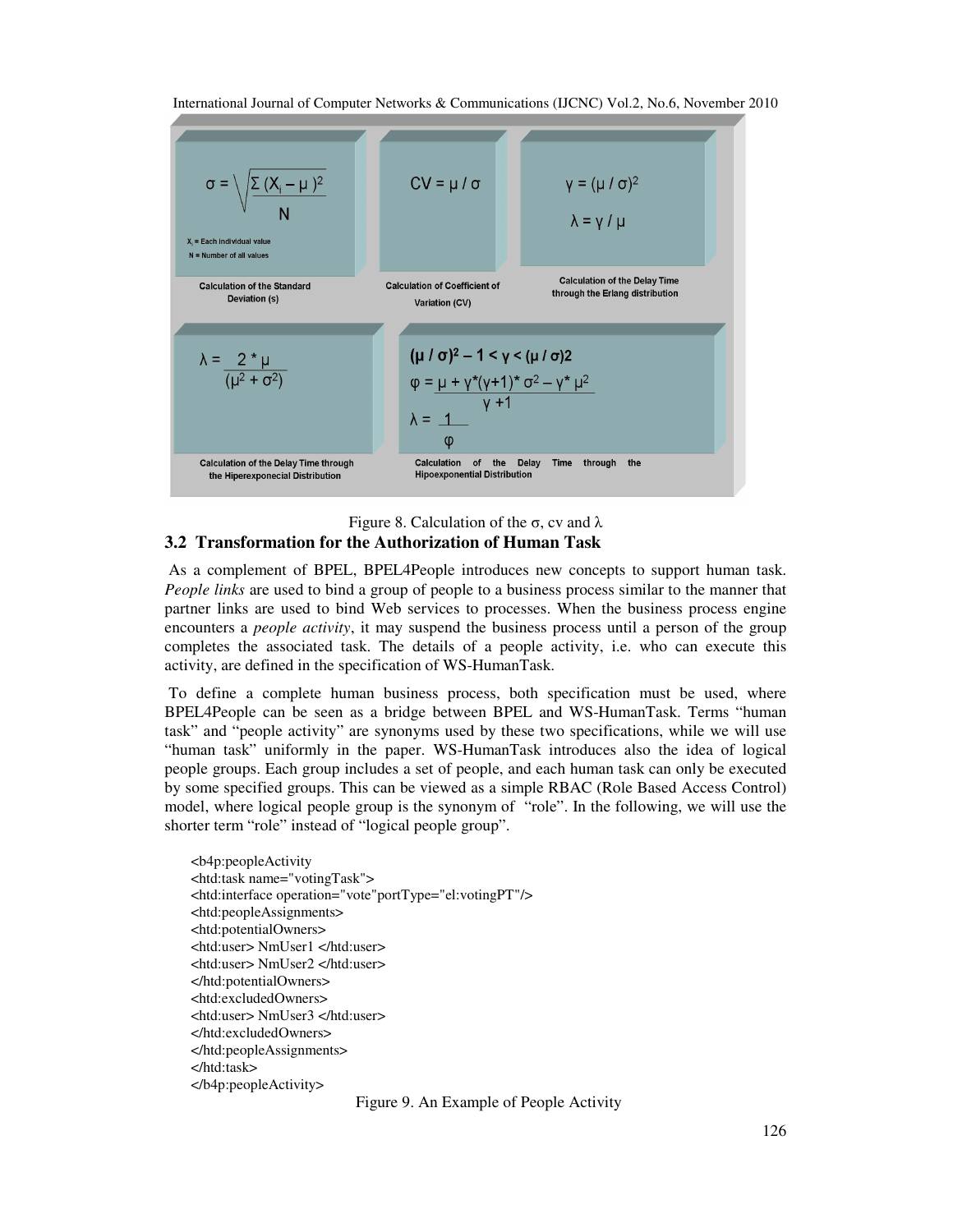As shown in Figure 9, a people activity wraps a human task as an activity that is similar to a normal service invocation in BPEL. The human task defines the permission of the task with the potentialOwner element, which refers to some people link defined elsewhere. To resume the business process from a working human task, the person who executes the task (in BPEL4People terminology, the "actual owner" of the task) must notify the business process engine when the task is successfully/unsuccessfully completed.

#### **3.2.1 Integrating Authorization Constraints**

BPEL4People support features to exclude some users from performing a task because of some tasks they had done before, or force some user to perform a sequence of tasks. We call such requirement as *authorization constraint*, as the term is widely used in access control literature. In this section we will use GSPN to express the authorization constraints to facilitate formal analysis.

Two kinds of authorization constraints, namely "4-eyes principle" and "chained execution", are proposed in BPEL4People specification. The "4-eyes principle", also known as "separation of duty", is a common scenario in many application areas when a decision must be made by two or more people independently of one another, often for the security reasons, and "chained execution" refers a process fragment where a sequence of steps must be executed by one person.

#### **3.2.1.1 Separation of duty**

The separation of duty (SoD) is a well-known principle in authorization to prevent fraud or error by requiring that at least two individuals are involved in some specific work. SoD is also useful when two persons have to co-operate in a work but none of them should know all the details.

The basic form of SoD states that two given distinct tasks "t1" and "t2" must be performed by different individuals. This can be defined as states that person "p0" cannot perform both "t1" and "t2". We can define variations of this similarly, e.g., "task t1 and t2 must be performed by different roles". We can also define SoD constraint for a specific person, e.g., "person A cannot invoke both task t1 and t2".

#### **3.2.1.2 Binding of duty**

"Binding of duty" (BoD) is the dual of SoD, which states that some distinct tasks must be performed by one person. BoD is used to define the responsibility of a person, e.g.: It states that if "p0" performs "t1", then "p0" must also perform "t2", and vice versa.

SoD and BoD may be combined to define more complex constraints.

#### **3.2.2 Transformation of SoD and BoD into GSPN**

The representation of the transformation of each users of **<potentialOwner>** into GSPN is modeled by a transition "t", by two places "p1" and "p2", and two arcs linking each places to a transition, as shown in Figure 3. A token in place "p1" represents that the user modeled by the transition "t" is able to execute the task. The place "p2" will contain tokens after the firing of transition "t", and this represent that user executed the task.

 In the Attribution Time to GSPN, the tansition "t" is not immediate, transition "t" should recive as Delay Time  $(\lambda)$ , the values of Probability Distribution Function (PDF) of the response time of each user, who executed the task. To model the estochastic behavior of response time of users, we will make use of PDF as showed in section .1.3.

For each user presented in clause <**excludedOwners**> of a task, it should be eliminate the module that modeled that user in those task in the model.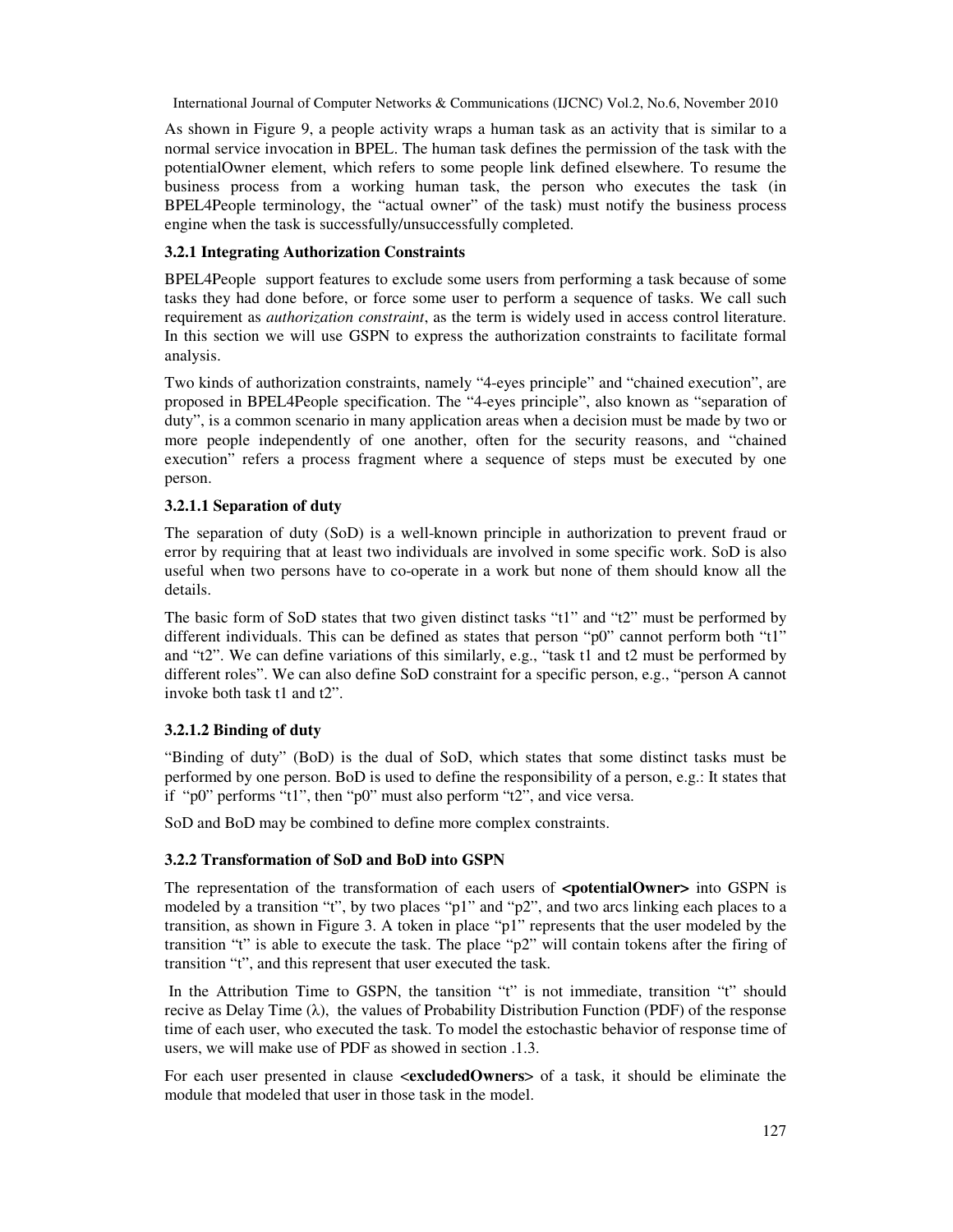To illustrate the transformation of WS-BPEL4People into GSPN, suppose that you have the following WS-BPEL4People code, as shown in Figure 10.

### **4. Example of the Transformation of WS-BPEL4People into GSPN**

 Now we show some further issues related to one example of transformation from BPEL4People into GSPN, and in general, to the modeling of human process.

 This example is a BPEL4People source code for a purchasing process "WS- PurchSys" that is showed in Figure 10. Four tasks are defined: *manager approve*, *finance approve*, *notify staff*, and *purchase*. The potential owners of each task are: *manager approve* (*Alan*); *finance approve*  (*Ben*); *purchase* (*Ben*, *Cindy*, *Diana*); *notify staff* (*Diana*, *Edward*). The excluded owner of purchase is the actual owner of *finance approve*. The excluded owner of *notify staff* is the actual owner of purchase.

<process name="purchasing"> <b4p:humanInteractions><htd:tasks> <htd:task name="**manager\_approve**"> <htd:peopleAssignments><htd:potentialOwners> <htd:user>**Alan**</htd:user></htd:potentialOwners> </htd:peopleAssignments></htd:task> <htd:task name="**finance\_approve**"> <htd:peopleAssignments><htd:potentialOwners> <htd:user>**Ben**</htd:user></htd:potentialOwners> </htd:peopleAssignments></htd:task> <htd:task name="**purchase**"><htd:peopleAssignments> <htd:potentialOwners> <htd:user>**Ben**</htd:user><htd:user>**Cindy**</htd:user><htd:user>**Diana**</htd:user> </htd:potentialOwners><htd:excludedOwners> <htd:getActualOwner("**tns:finance\_approve**") </htd:excludedOwners> </htd:peopleAssignments></htd:task> <htd:task name="**notify\_staff**"><htd:peopleAssignments> <htd:potentialOwners> <htd:user>**Diana**</htd:user><htd:user>**Edward**</htd:user></htd:potentialOwners> <htd:excludedOwners> <htd:getActualOwner("**tns:purchase**") </htd:excludedOwners> </htd:peopleAssignments></htd:task> </htd:tasks></b4p:humanInteractions> <sequence> <receive createInstance="yes"/> <extensionActivity> <b4p:peopleActivity name="**manager\_approve**" outputVariable="result"/> <b4p:localTask reference="**tns:manager\_approve**"/> </b4p:peopleActivity> </extensionActivity> <Switch> <case> <Invoque name "result"/> <case> <Invoque name "approved"/> </Switch> </sequence> </process> Figure 10. BPEL4People Source Code for the "WS-PurchSys"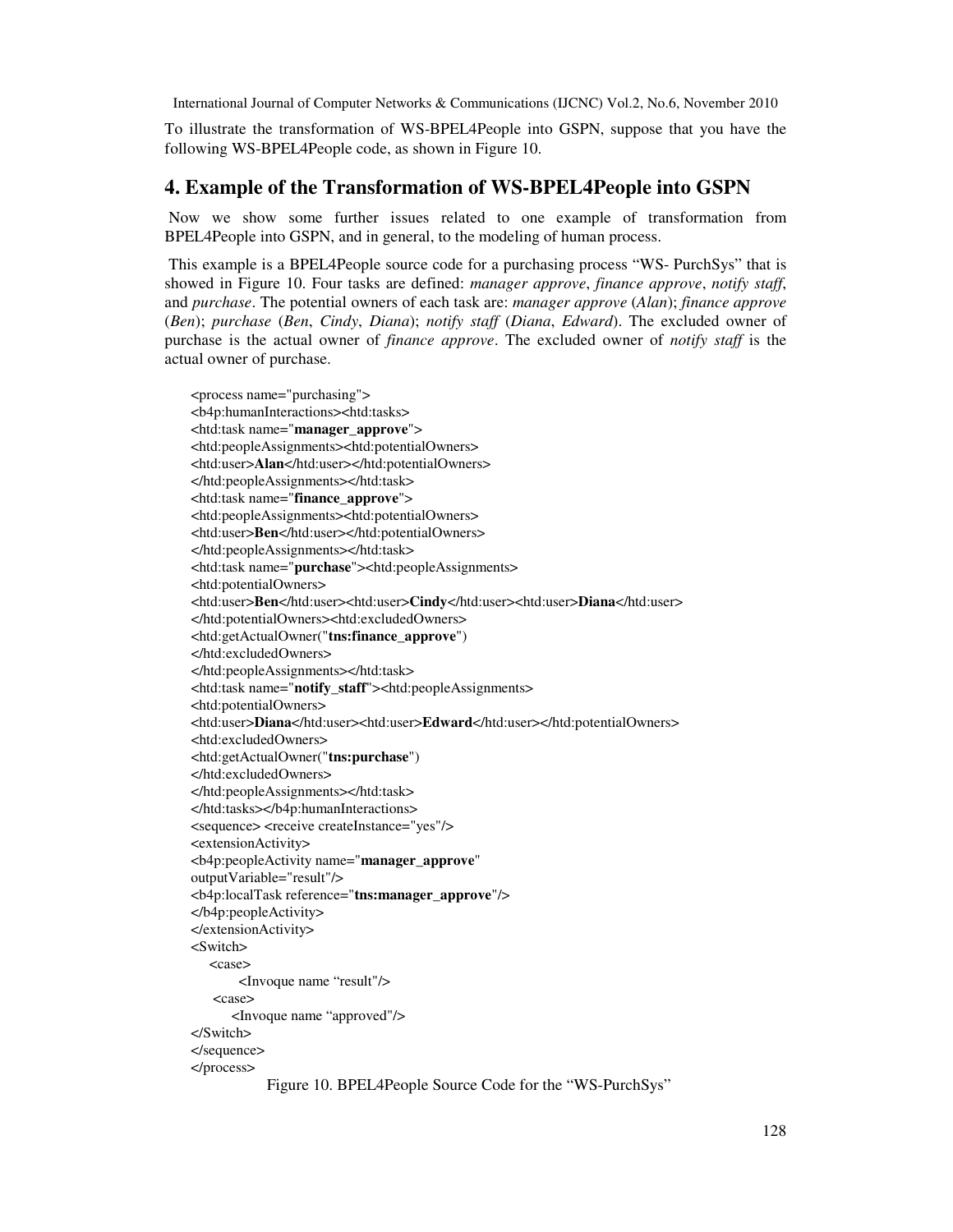## **4.1. GSPN Model**



Figure 11 shows the GSPN of the BPEL4People code for the "WS-PurchSys" presented in Figure 10, modeled inside the GREATSPN Tool [8].

Figure 11. Model GSPN for BPEL4People Source Code for the "WS-PurchSys"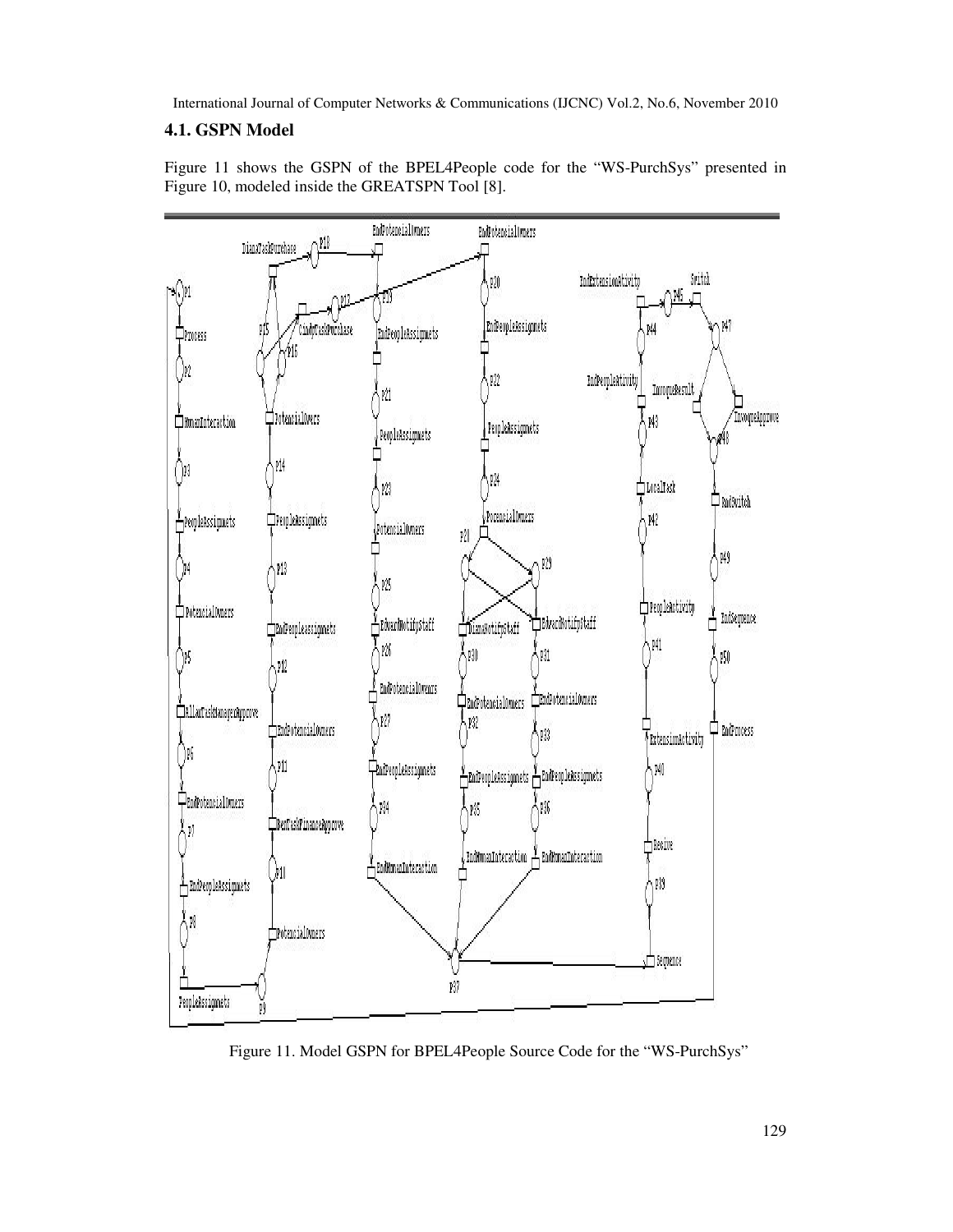### **4.2. Performance Analysis of Model**

With the GSPN for BPEL4People Source Code for the "WS-PurchSys" loaded on GREATSPN tool it begins the activities of the performance evaluation. The performance analysis of the model is made from simulations with the same amount of requests made in the "WS-PurchSys".

These results shows that the response times of the model generated by our model method and the response times of the "WS-PurchSys" not differ by more than 6.7%, proving itself as the usability and validity of our model method in Performance Analysis of WS-BPEL4People.

Figure 12 presents a comparison of response times of the model generated by our model method for "WS-PurchSys" and the response times of the "WS-PurchSys".



Figure 12. Our Model Method Efficiency

## **5. Related Works**

Software Performance Engineering (SPE) and QoS in the context of Web Service is the subject of many studies.

In [18], the authors developed a methodology issue of performance evaluation of Web Services. Their methodology is focussed on capacity planning using Queuing networks (QN). We aim at evaluating performance of WS using GSPN.

The Web Service Trust Center (WSTC) is a platform for development and evaluation of measurement tools and techniques in the field of Service Oriented Architectures (SOA) and web services. One of their publishers titled "Performance Modeling of WS-BPEL-Based Web Service Compositions" [19], addresses quality of service aspects of web service orchestrations created using WS-BPEL from the standpoint of a web service integrator. A mathematical model based on operations research techniques and formal semantics of WS-BPEL is proposed to estimate and forecast the influence of the execution of orchestrated processes on utilization and throughput of individual involved nodes and of the whole system. This model is applied to the optimization of Service Levels Agreement process between the involved parties [19].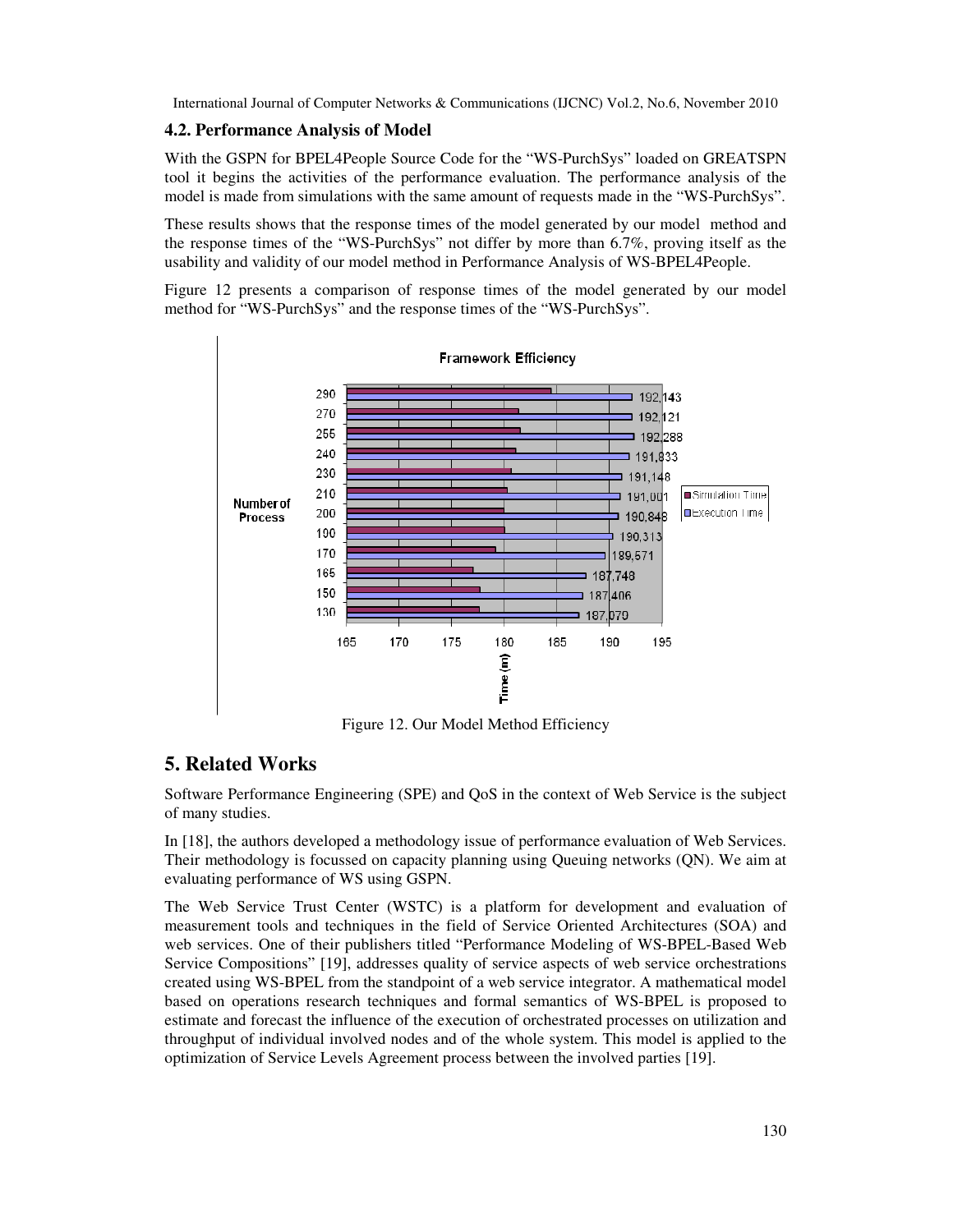Our work is different from the work presented in [19], in fact we use GSPN to evaluate the performance of WS orchestrating with BPEL4People and not a pure mathematical model as the authors of that proposal. The difference of using GSPN is that they are also mathematical models with the advantage of providing a good view of the system model.

Much work has been done on analyzing the interactions of BPEL processes, applying the BPEL analysis, and workflow authorization modeling. In paper [6], the authors develop Petri Net semantics for BPEL which support the translation from BPEL into Petri Net and analysis of BPEL processes. In paper [9] a framework is provided to analyze interactions of WS-BPEL. WS-BPEL are eventually translated into PROMELA and LTL formulas, which are then checked with SPIN. Based on model Checker Bogor, Bianculli *et al*. [10] present an approach for the formal verification of workflow-based compositions of web services, described in BPEL. The paper [7] present a formal framework that integrates RBAC into BPEL and verifies BPEL workflows under authorization constraints with model Checker SAL.

The related work showed that there has been a lot of studied and researched in the performance of Web Services. However most of these studies and research promote the evaluation of the performance of Web Services focussing on optimizing their composition when created using WS-BPEL. In our work we want to address the issue, wich has not been explored yet, concerning the performance evaluation of the WS-BPEL4People.

Others related works of interest are cited next.

For Silva and Lins, Web Services have played an important role in the development of Distributed Systems. In particular, the possibility of composing already implemented Web Services in order to provide a new functionality is an interesting approach for building Distributed Systems. However, choosing the better composition is still a challenger as different qualities may be observed in the composition, such as security, performance, fault tolerance, and so on. In this context, the paper [20] proposes a methodology based on Stochastic Petri Nets to model, evaluate and help to choose Web Service compositions considering performance aspects.

For P. Bera, Pallab Dasgupta and S. K. Ghosh, in their paper [25], a fault analysis module is incorporated along the verification framework which as a whole can derive a correct ACL implementation with respectto a given security policy specification and can ensure that a correct security implementation is fault tolerant to certain number of link failures. The verification module can find the correct security implementation and the fault analysis module can find the number of link failures the existing security implementation can tolerate and still satisfy the security policy of the network.

In [21], Chandrasekaran proposes a simulation technique for analyzing performance of composite web services in order to obtain efficient web processes. Their paper describes the Service Composition and Execution Tool (SCET) and various methodologies that could be adopted for evaluating the performance of a Web process. SCET allows for composing services statically using its designer and storing them as Web Service Flow Language (WSFL) based specifications. Executing a process enables one to realize its functionality and also analyze its performance.

In [22], Narayanan and his group take the DAMLS ontology for describing the capabilities of Web Services and define the semantics for a relevant subset of DAML-S in terms of a firstorder logical language. With the semantics in hand, they encode service descriptions in Petri Net formalism and provide decision procedures for Web Service simulation, verification and composition.

Elena Gómez-Martí nez Elena and José Merseguer recall, from the literature, a performance study of a Web Service. This study, based on the Layered Queuing Network (LQN) paradigm,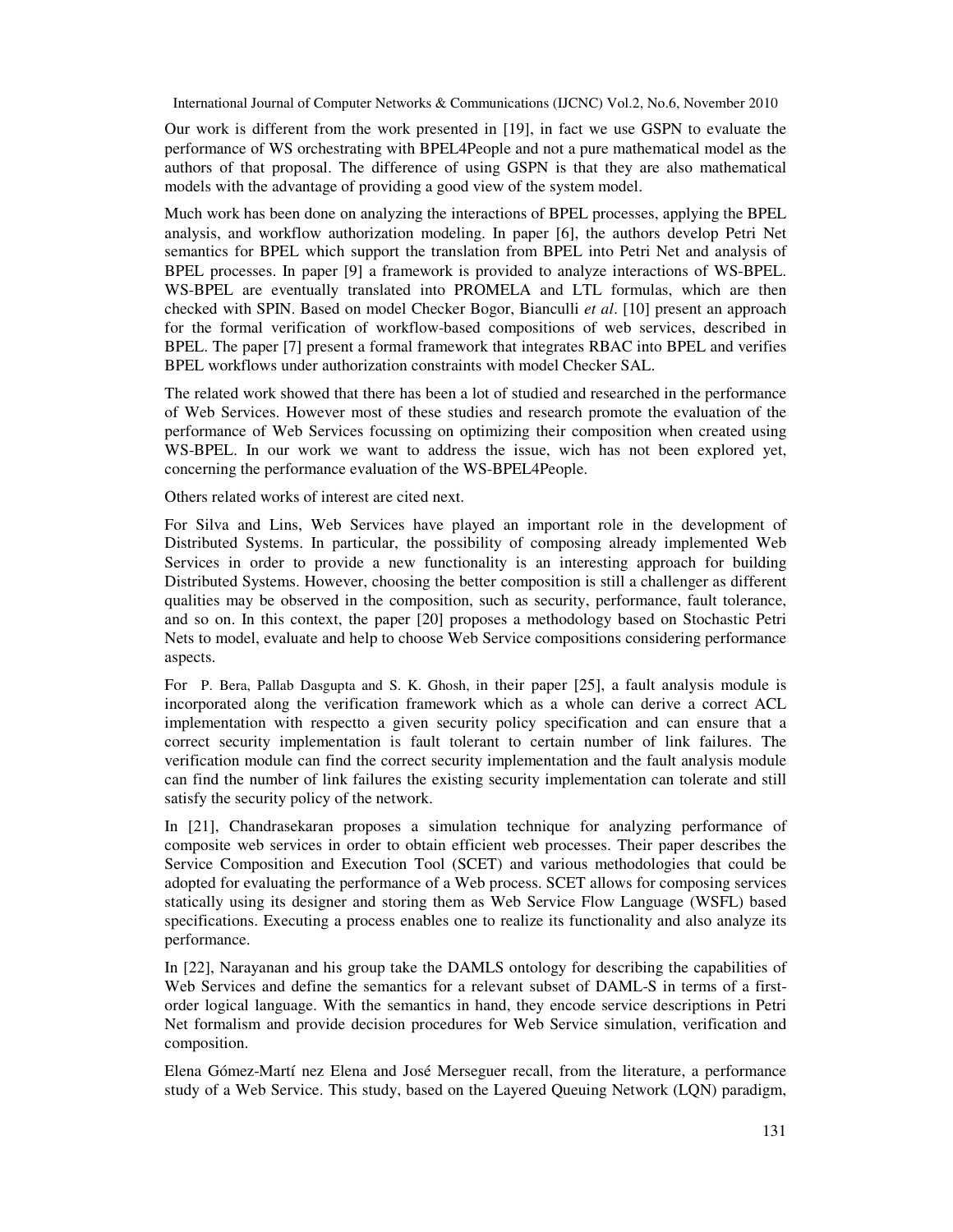is now addressed following the PUMA approach to obtain a new performance model, in this case in terms of Petri Nets, for the target Web Service. Such Petri Net model is used to extend the previous LQN results with respect to some key Web Service performance aspects: the SOAP toolkit and the XML parsers [23].

In [24], for the authors, Web Service composition involves the combination of a number of existing Web Services to create a value-added service in way that may not be foreseen at the time when a Web Service is written. BPEL is a promising language which describes Web Service composition in form of Business Processes. However, BPEL is an XML-based language and may suffer from ambiguities or some erroneous properties. It is necessary to analyze business processes specified in BPEL with a formal tool. In their paper, the authors put forward an approach to model and verify BPEL based on ServiceNet, a special class of Petri nets. They present some transformation rules of BPEL business processes into ServiceNet. Then the throughness of a BPEL business process can be verified by reducing the ServiceNet based on some reduction rules.

## **6. Conclusion of this Paper and Future Works**

Service orchestrations enable complex applications to be put together in a variety of ways. Each possible service selection of services brings different levels of QoS. Thus, there is a need to devise fast and efficient mechanisms that can be used for performance analysis of WS-BPEL4People among a set of service providers. In this paper, we provide a model method for the transformation of BPEL4People into GSPN and this way evaluate its performance. This paper presented also such an efficient mechanism that, in all experiments reported, comes very close to the real response time of WS-BPEL4People (less than 8% worse) after having compared with the time of the model generated by our model method.

Our future work includes developing a automatic transformation tool (from WS-BPEL4People into GSPN), and this way analyzing and classifying performance constraints on WS-BPEL4People.

## **ACKNOWLEDGEMENTS**

We would like to acknowledge our colleagues in the Centro Politécnico Superior(CPS) of University of Zaragoza (UNZAR) in the help and collaboration in the development of a model method for the transformation of WS-BPEL4People/BPEL4People into Generalized Stochastic Petri Nets (GSPN) and this way evaluate its performance. We would also like to thanks the Professor Giovanni Cordeiro Barroso for our interesting discussions on various aspects of this work. We particularly thank the Professor José Merseguer Hernáiz for believing in my abilities and always be present in the development of this work and for your review for an informative and thorough review of this article. Finally we gratefully acknowledge all those who directly and indirectly involved in execution of this work.

## **References**

- [1] Holanda, Henrique Jorge A., Barroso, Giovanni Cordeiro, Serra, Antonio de Barros (2009) "Performance Analysis of SOriented Software", In: iSys – Revista Brasileira de Sistemas de Informação, Volume II, ISSN eletrônico 1984-2902, 2009.
- [2] Henrique J. Holanda, G. Barroso and Antonio de B. Serra, "SOASPE: a Framework for the Performance Analysis of Service Oriented Software", SBSI, pp.204-215, May 2009, Brasilia.
- [3] Dyer, S., Martin, J. and Zulauf, J. (2005) "Motion Capture White Paper", http://reality.sgi.com/employees/jam\_sb/mocap/MoCapWP\_v2.0.html, December.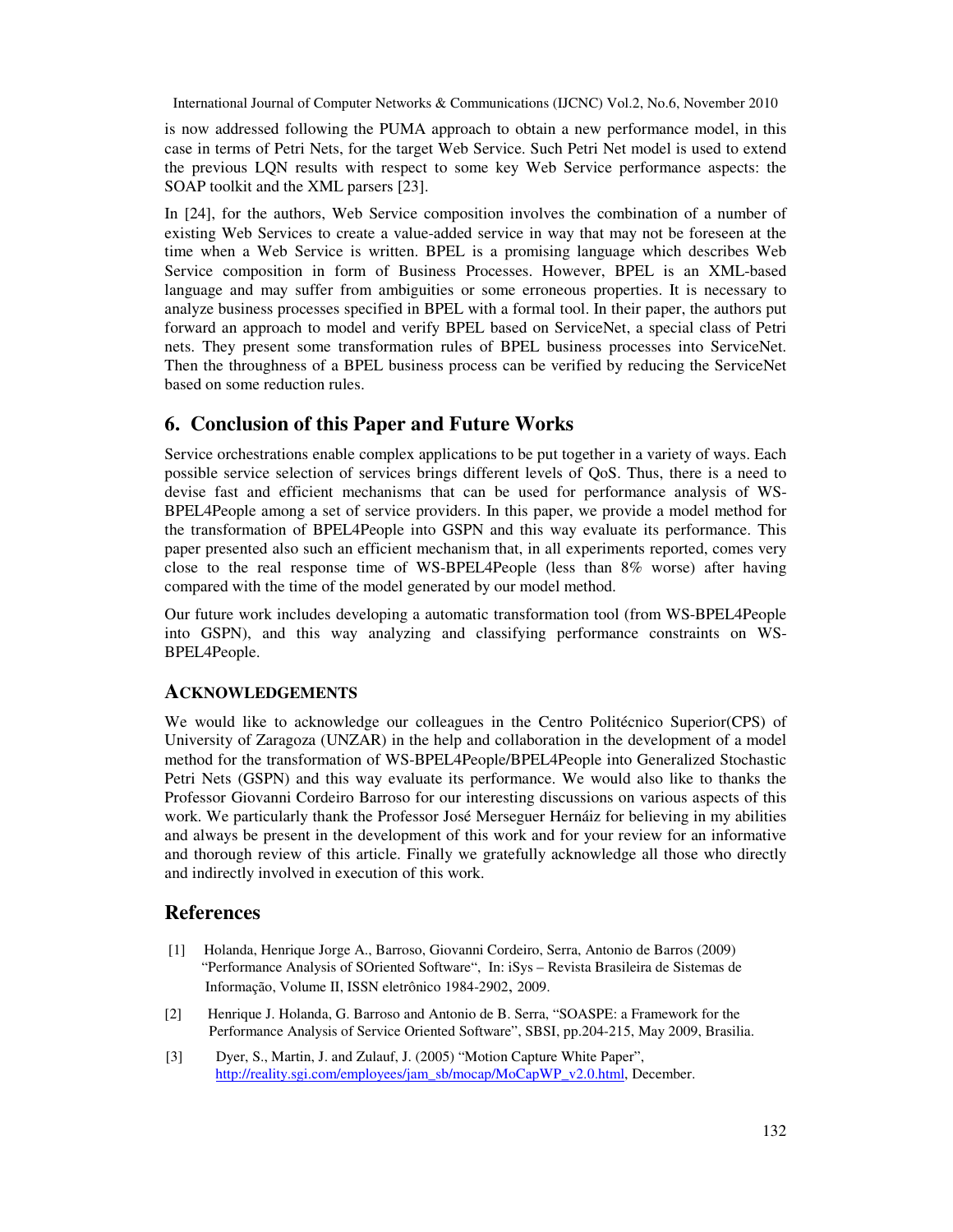- [4] Martin Vasko, "VieBOP: Extending BPEL Engines with BPEL4People", 16th Euromicro Conference on Parallel, Distributed and Network-Based Processing Ta'id Holmes, Schahram Dustdar Distributed Systems Group, Institute of Information Systems Vienna University of Technology, 2007,Vienna, Austria.
- [5] A. Agrawal, M. Amend, M. Das, M. Ford, C. Keller, M. Kloppmannand, D. Konig, F. Leymann, R. Muller, G. Pfau, K. Plosser, R. Rangaswamy, A. Rickayzen, M. Rowley, P. Schmidt, I. Trickovic, A. Yiu, and M. Zeller, "Web Services Human Task (WS-HumanTask) ", 1st ed., Jun 2007.
- [6] E. Bertino, J. Crampton, and F. Paci. "Access control andauthorization constraints for WS- BPEL". In ICWS 2006.
- [7] X. Zhao, A. Cerone, and P. Krishnan. "Verifying BPEL workflows under authorisation Constraints". In Proc. of BPM'06, volume 4102 of LNCS. Springer.
- [8] PE group (2006). "GreatSPN User's Manual (version 2.0.2) ". University of Torino, Italy. http://www.di.whito.it/greatspn.
- [9] X . Fu, T. Bultan, and J. Su, "Analysis of interacting BPEL web services," in Thirteenth International World Wide Web Conference Proceedings, WWW2004, May 2004, pp. 621–630.
- [10] D. Bianculli, C. Ghezzi, and P. Spoletini, "A model checking approach to verify BPEL4WS workflows," in IEEE International Conference on Service-OrientedComputing and Applications, 2007, pp. 13–20.
- [11] W3C. (2002) "Web Services Description Requirements".
- [12] Menascé. (2004) "Composing Web Services: A QoS View". IEEE Internet Computing, (6):88– 90.
- [13] Arsanjani, A. (2004) "Service-oriented modeling and architecture: How to identify, , and realize services for your SOA". IBM developerWorks.
- [14] C. Smith and L. Williams. (2001) "Performance Solutions". Addison-Wesley. Natkin, S. (1980) "Les Réseaux de Petri Stochastiques et Leur Application a L'evaluation des Systemes Informatiques", Thèse de Docteur Ingegneur, CNAM, Paris, France.
- [15] Molloy, M. (1981) "On the Integration of Delay and Throughput Measures In Processing Models", Ph.D.Thesis, UCLA.
- [16] Marsan, M.A. et al. (1995) "Modelling with generalized stochastic Petri Nets", à degli studi di Torino, Dipartimento di informática.
- [17] Natkin, S. (1980) "Les Réseaux de Petri Stochastiques et Leur Application a L'evaluation des Systemes Informatiques", Thèse de Docteur Ingegneur, CNAM, Paris, France.
- [18] Menascé, D. A. and Almeida, V. F. (2001) "Capacity Planning for Web Service: models, and métodos". Prentice Hall. 608P.
- [19] Rud D., Schmietendorf A. and Dumke R. (2006) "Performance modeling of WS-BPELbased web service compositions". In Proceedings of the IEEE Service Computing Workshops (SCW 2006), pages 140-147, Los Alamitos, CA, USA, September 2006.
- [20] Silva, A. N. And Lins, F. A. (2006) "Avaliação de Desempenho da Composição de *Web* Services Usando Redes de Petri". In: SBRC, 2006, Curitiba. 24o. Simpósio Brasileiro de Redes de Computadores.
- [21] S. Chandrasekaran, J. Miller, G. Silver, I. Arpinar, and A. Sheth. (2003) "Performance Analysis and Simulation of Composite Web Services". *Electronic Markets*.
- [22] Srini Narayanan**,** McIlraith. (2002) "Analysis and Simulation of Web Services". Eleventh International World Wide Web Conference (WWW11).
- [23] Gómez-MartíıElena, Merseguer José. (2006) "Impact of SOAP implementation in the performance of a Web-Server-based Application". LNCS 4331, pp. 884–896.